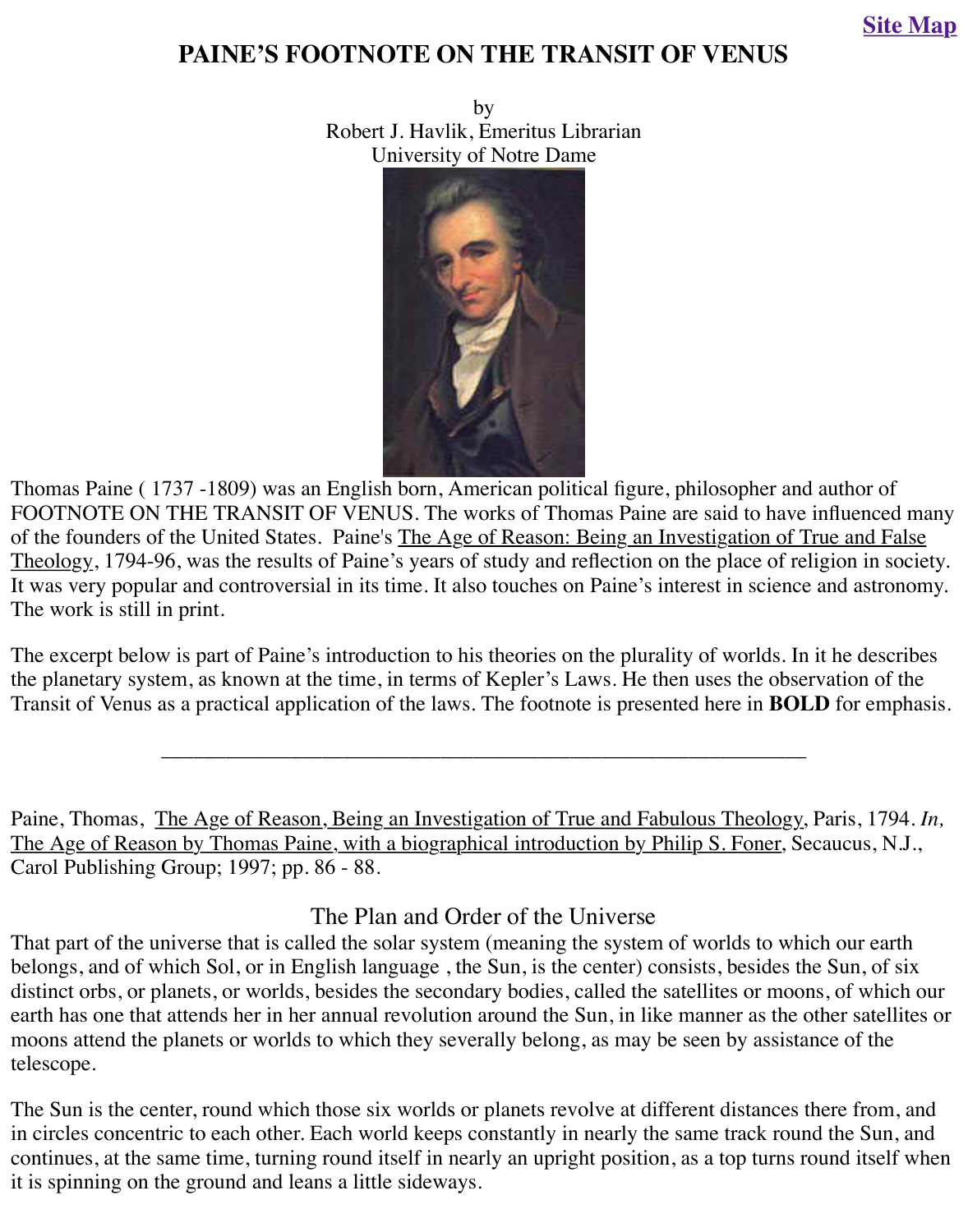It is this leaning of the earth (23 ½ degrees) that occasions summer and winter, and the different length of days and nights. If the earth turned round itself in a position perpendicular to the plane or level of the circle it moves in around the Sun, as a top turns round when it stands erect on the ground, the days and nights would be always of the same length, twelve hours day and twelve hours night, and the seasons would be uniformly the same throughout the year.

Every time that a planet (our earth for example) turns round itself, it makes what we call day and night; and every time it goes entirely round the Sun it makes what we call a year; consequently our world turns three hundred and sixty-five times round itself in going once round the Sun.<sup>0</sup>

The names that the ancients gave to those six worlds, and which are still called by the same names, are Mercury, Venus, this world that we call ours, Mars, Jupiter and Saturn. The appear larger to the eye than the stars, being many million miles nearer to our earth than any of the stars are. The planet Venus is that which is called the evening star, an sometimes the morning star, as she happens to set after or rise before the Sun, which in either case is never more than three hours.

This Sun, as before said, being the center, the planet or world nearest the Sun is Mercury; his distance from the Sun is thirty-four million miles, and he moves round in a circle always at that distance from the Sun, as a top may be supposed to spin round in the track in which a horse goes in a mill.

The second world is Venus; she is fifty-seven million miles distant from the Sun, and consequently moves round in a circle much greater than that of Mercury. The third world is this that we inhabit, and which is eighty-eight million miles distant from the Sun, and consequently moves round in a circle greater than that of Venus.

The fourth world is Mars; he is distant from the Sun one hundred and thirty-four million miles, and consequently moves round in a circle greater than that of our earth. The fifth is Jupiter; he is distant from the Sun five hundred and fifty-seven million miles, and consequently moves round in a circle greater than Mars.

The sixth world is Saturn; he is distant from the Sun seven hundred and sixty-three million miles, and consequently moves round in a circle that surrounds the circles, or orbits, of all the other worlds or planets.

The space, therefore, in the air, or in the immensity of space, that our solar system takes up for the several worlds to perform their revolutions in round the Sun, is of the extent in a straight line of the whole diameter of the orbit, or circle, in which Saturn moves round the Sun, which being double his distance from the Sun, is fifteen hundred and twenty-six million miles and its circular extent is nearly five thousand million, and its globular contents are almost three thousand five hundred million times three thousand five hundred million square miles. $<sup>0</sup>$ </sup>

## ------------------------------------

10. Those who suppose that the Sun went round the earth every 24 hours made the same mistake in an idea that a cook would do in fact, that should make the fire go round the meat, instead of the meat turning round itself toward the fire. –*Author*

**11. It should be asked, how can man know these things? I have one plain answer to give, which is, that man knows how to calculate an eclipse, and also how to calculate to a minute of time when the planet Venus in making her revolutions around the sun will come in a straight line between our earth and the sun, and will appear to us about the size of a large pea passing across the face of the sun. This happens but twice in about a hundred years, at the distance of about eight years fro each other, and has happened twice in our time, both of which were foreknown by calculation. It can also be known when they will happen again for a thousand years to come, or to any other portion of time. As, therefore,**